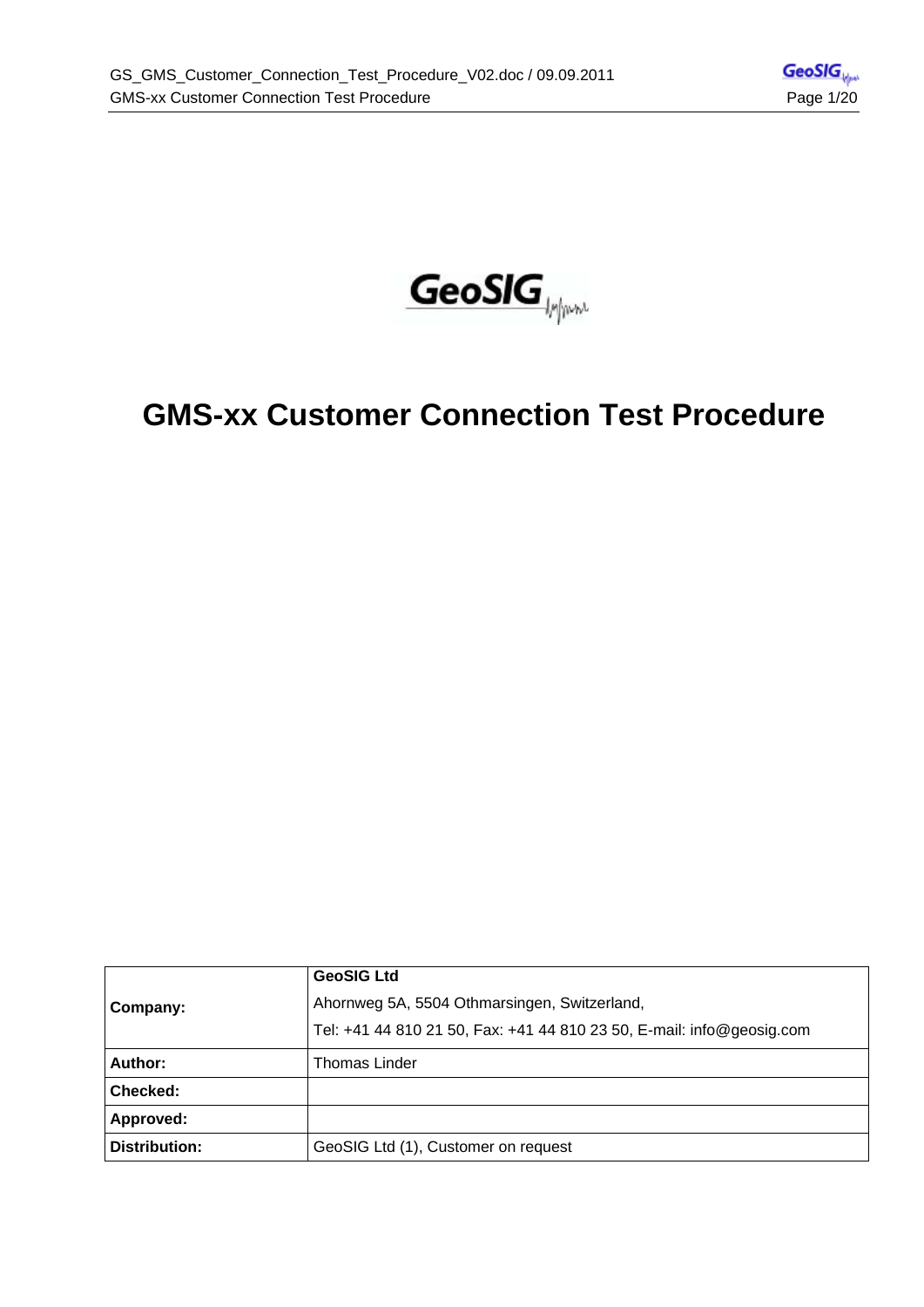

| <b>Date</b> | <b>Version</b> |            | <b>Author Checked</b> | Description          |
|-------------|----------------|------------|-----------------------|----------------------|
| 15.08.2011  |                | <b>THL</b> |                       | <b>First Release</b> |
|             |                |            |                       |                      |
|             |                |            |                       |                      |

# **Table of content**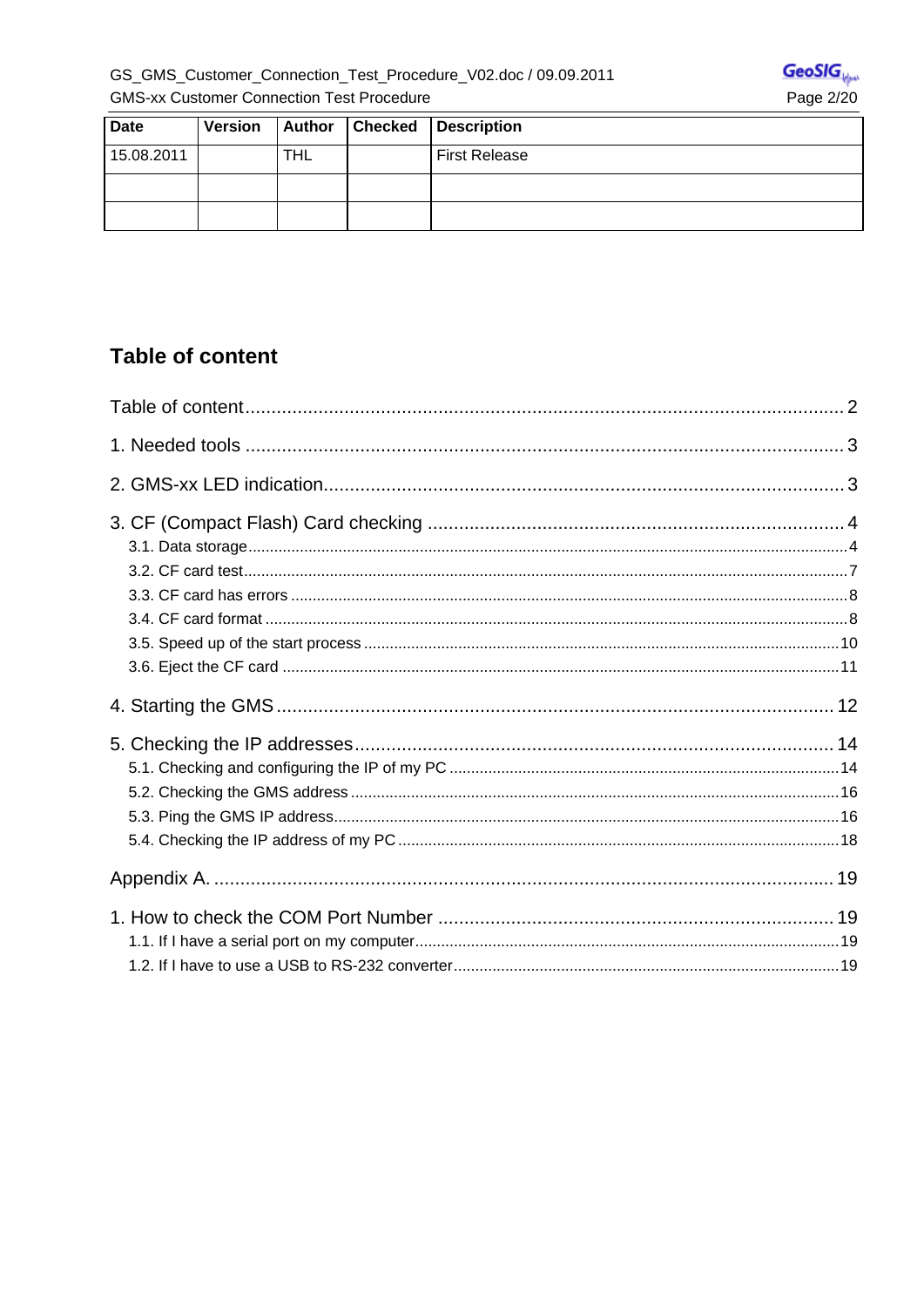## **1. Needed tools**

- Notebook/ PC
- crossed LAN cable
- Cardreader for CF cards (in some PC's /Notebook already integrated)
- RS-232 cable (If your PC has no serial port, use a USB to RS-232 converter -> check Appendix A)
- GeoDAS software >version 2.20
- Terminal software e.g. Windows Hyper Terminal, Ucon etc.
- Hexagon key No. 5 (unscrew cover)

# **2. GMS-xx LED indication**

| The LED's on the top indicates the<br>status of the instrument                                                             | <b>SRADE</b><br>Evekn<br>某<br>œ.<br>٠ |                           |                                                                                                                 |
|----------------------------------------------------------------------------------------------------------------------------|---------------------------------------|---------------------------|-----------------------------------------------------------------------------------------------------------------|
|                                                                                                                            |                                       | Fig 1.                    | LED's on the top                                                                                                |
| In <b>normal</b> operation they are as<br>following:                                                                       | <b>Color</b>                          | <b>Indication</b>         | <b>States</b>                                                                                                   |
|                                                                                                                            | <b>GREEN</b>                          | <b>AC</b><br>indicator    | When ON, The GMS is powered by<br>AC.                                                                           |
| For further explanation check also<br>the <b>GMS</b> manual chapter 3.3<br>downloadable from our website<br>www.geosig.com | <b>GREEN</b>                          | <b>RUN</b><br>indicator   | Blinking 20% ON, 80% OFF at 1 sec<br>period: Normal operation of the<br>instrument, data acquisition is running |
|                                                                                                                            | <b>YELLOW</b>                         | <b>EVENT</b><br>indicator | OFF: Unit is not recording and no<br>events are on the CF card                                                  |
|                                                                                                                            |                                       |                           | Blinking: Indicates the amount of<br>memory used on the CF card (<25%,<br>$>25\%, >50\%, >75\%)$                |
|                                                                                                                            |                                       |                           | ON: The unit is recording at the<br>moment                                                                      |
|                                                                                                                            | <b>BLUE</b>                           | <b>LINK</b><br>indicator  | OFF: Link with the data server is<br>established,<br>communication<br>no<br>ongoing                             |
|                                                                                                                            |                                       |                           | Blinking at 1 sec period: Problem<br>with the link to the data server                                           |
|                                                                                                                            |                                       |                           | <b>ON:</b> Link with the data server is<br>established, communication or data<br>transfer ongoing               |
|                                                                                                                            | <b>RED</b>                            | ERROR /                   | OFF: No problem or warning                                                                                      |
|                                                                                                                            |                                       | <b>STATE</b><br>indicator | Blinking at 2 sec period: Warning is<br>present                                                                 |
|                                                                                                                            |                                       |                           | Blinking 1 sec period: Error is<br>present                                                                      |
|                                                                                                                            |                                       |                           | ON: Data acquisition is not running,<br>e.g. during start up                                                    |
|                                                                                                                            |                                       | Fig 2.                    | <b>LED</b> indication table                                                                                     |
|                                                                                                                            |                                       |                           |                                                                                                                 |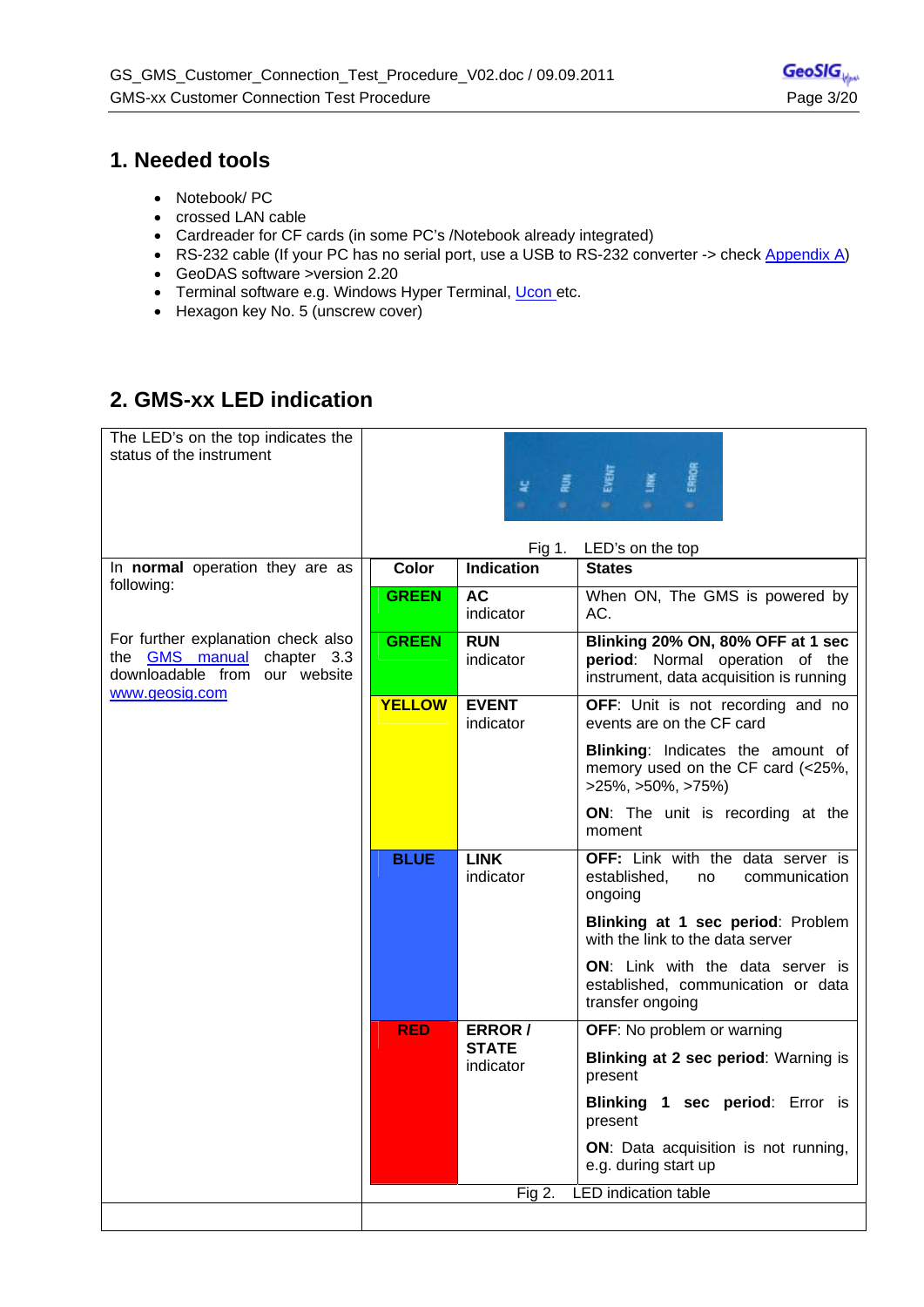# **3. CF (Compact Flash) Card checking**

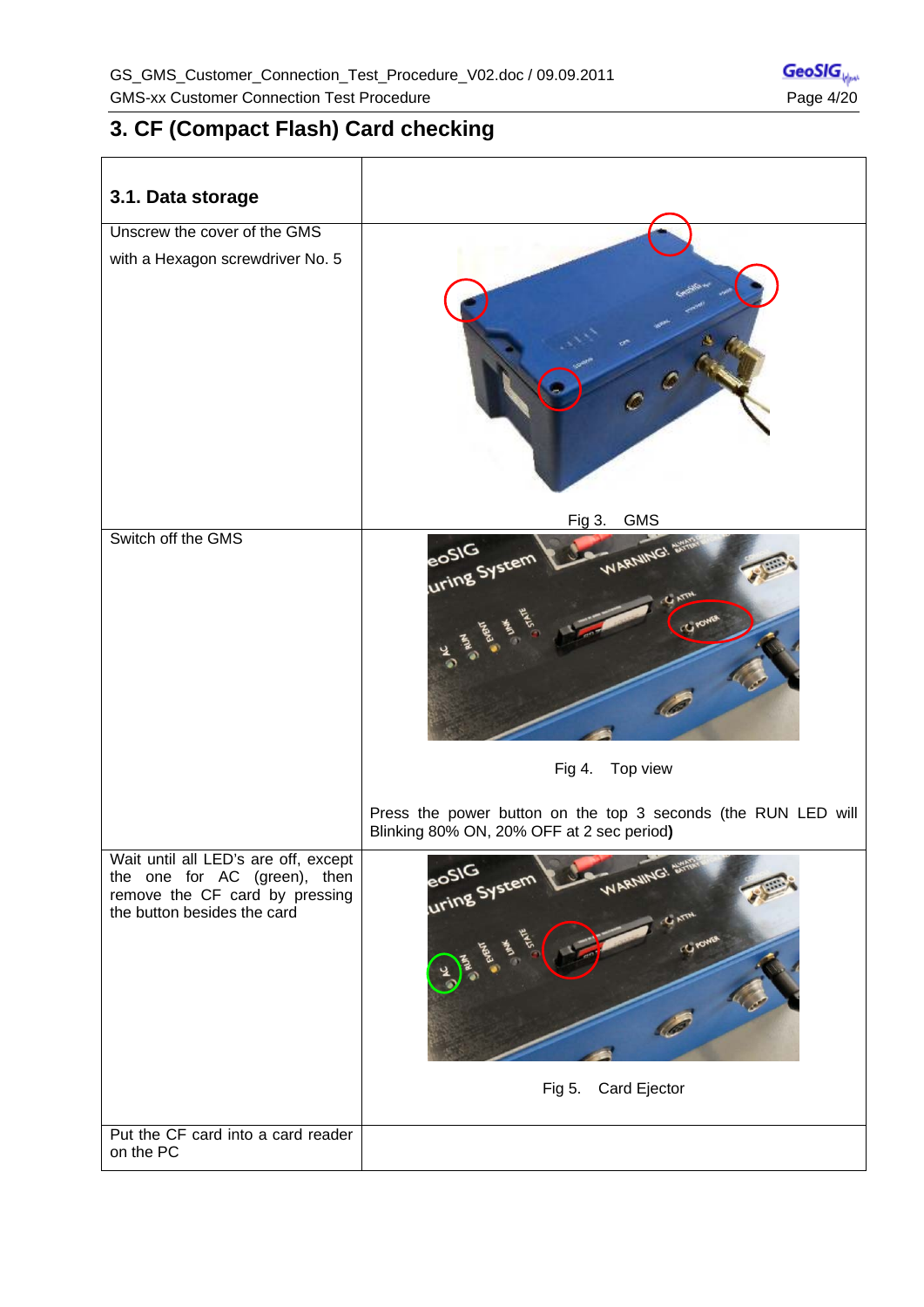#### GS\_GMS\_Customer\_Connection\_Test\_Procedure\_V02.doc / 09.09.2011 GMS-xx Customer Connection Test Procedure **Page 19th Connection** Test Procedure Page 5/20

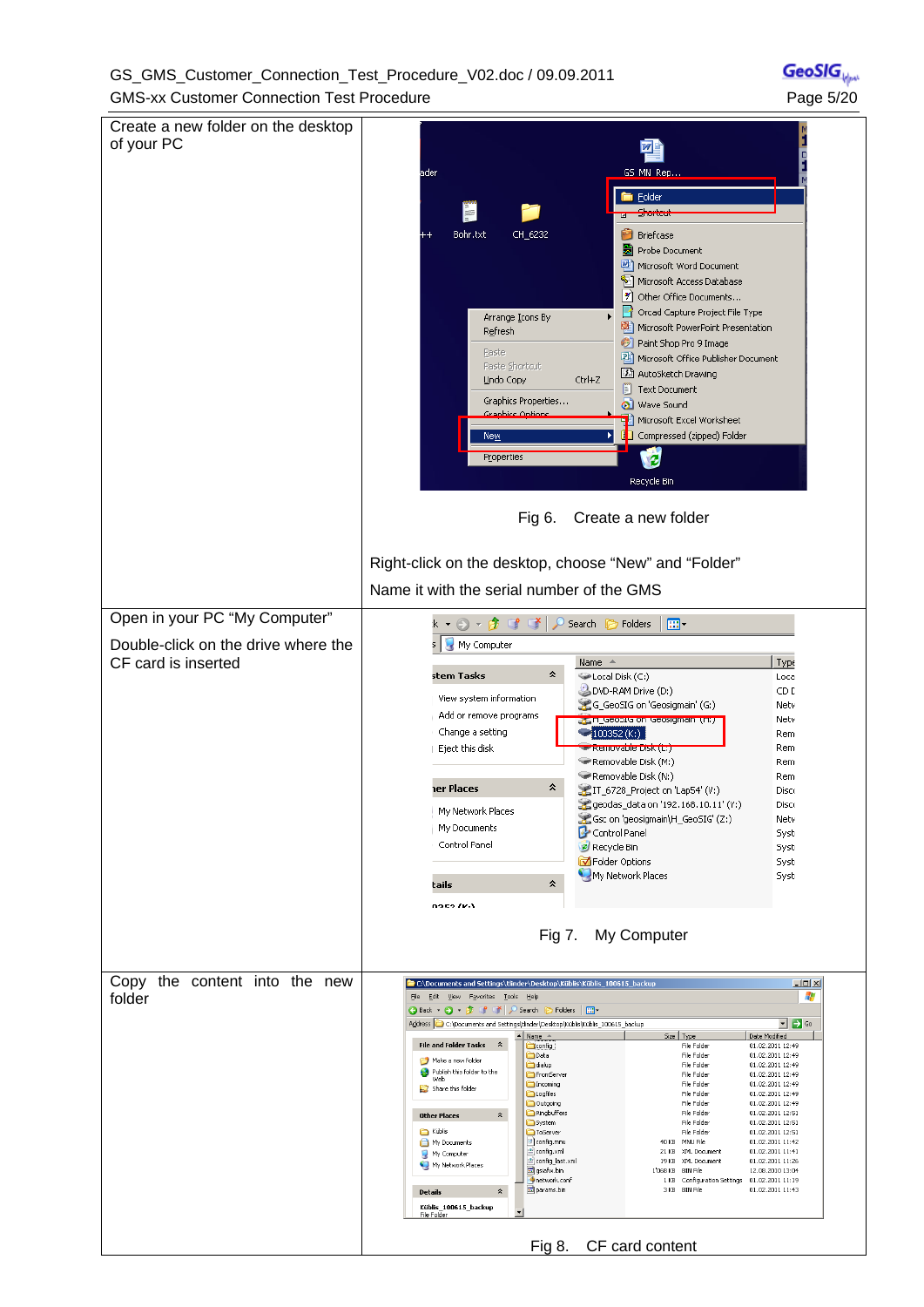GS\_GMS\_Customer\_Connection\_Test\_Procedure\_V02.doc / 09.09.2011 GMS-xx Customer Connection Test Procedure **Page 6/20** Page 6/20



GeoSIG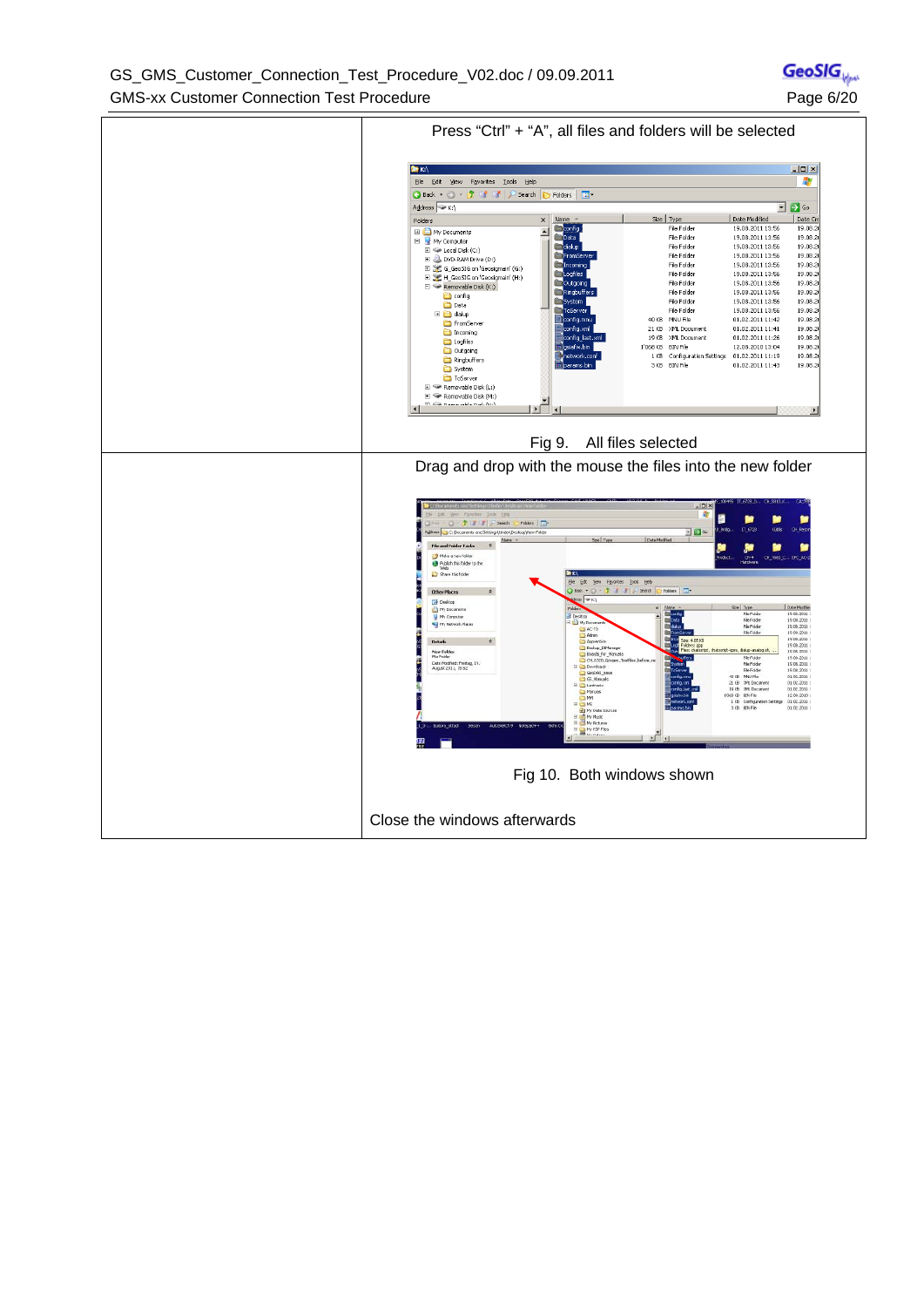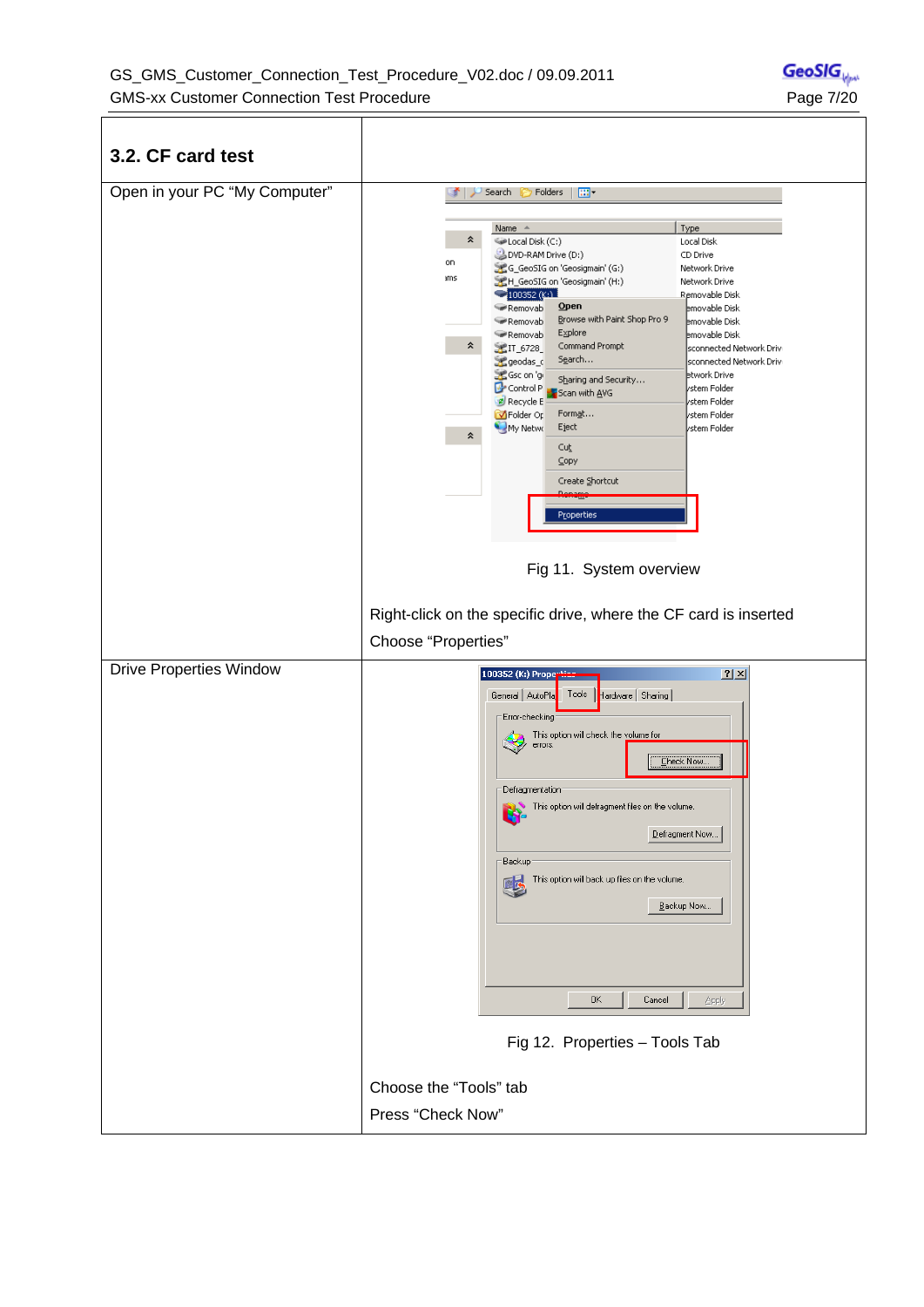GS\_GMS\_Customer\_Connection\_Test\_Procedure\_V02.doc / 09.09.2011 GMS-xx Customer Connection Test Procedure **Page 8/20** Page 8/20

|                                                       | $2 \times$<br><b>Check Disk 100352 (K:)</b><br>Check disk options<br>$\nabla$ Automatically fix file system errors<br>↓ Scan for and attempt recovery of bad sectors<br>Start<br>Cancel<br>Fig 13. Check Disk options |
|-------------------------------------------------------|-----------------------------------------------------------------------------------------------------------------------------------------------------------------------------------------------------------------------|
|                                                       | Enable both options and press "Start"                                                                                                                                                                                 |
|                                                       | If everything is okay, a message appears:                                                                                                                                                                             |
|                                                       | Checking Disk 100352 (K:)<br>$\vert x \vert$<br>1<br>Disk Check Complete.<br><br>ок<br>Fig 14. Check Disk completed<br>Press "OK"<br>Leave "Properties" Window by pressing "OK"                                       |
|                                                       |                                                                                                                                                                                                                       |
| 3.3. CF card has errors                               |                                                                                                                                                                                                                       |
| If the card has errors, replace it by<br>a new one    | If you use a new CF Card you have to format it first. See chapter 3.4.                                                                                                                                                |
|                                                       | Copy all the files from the stored data back to the card                                                                                                                                                              |
|                                                       | see also chapter 3.1                                                                                                                                                                                                  |
| 3.4. CF card format                                   |                                                                                                                                                                                                                       |
| Before you can use the new card<br>you have format it | Insert the new card into the cardreader in your PC and open "My<br>Computer"                                                                                                                                          |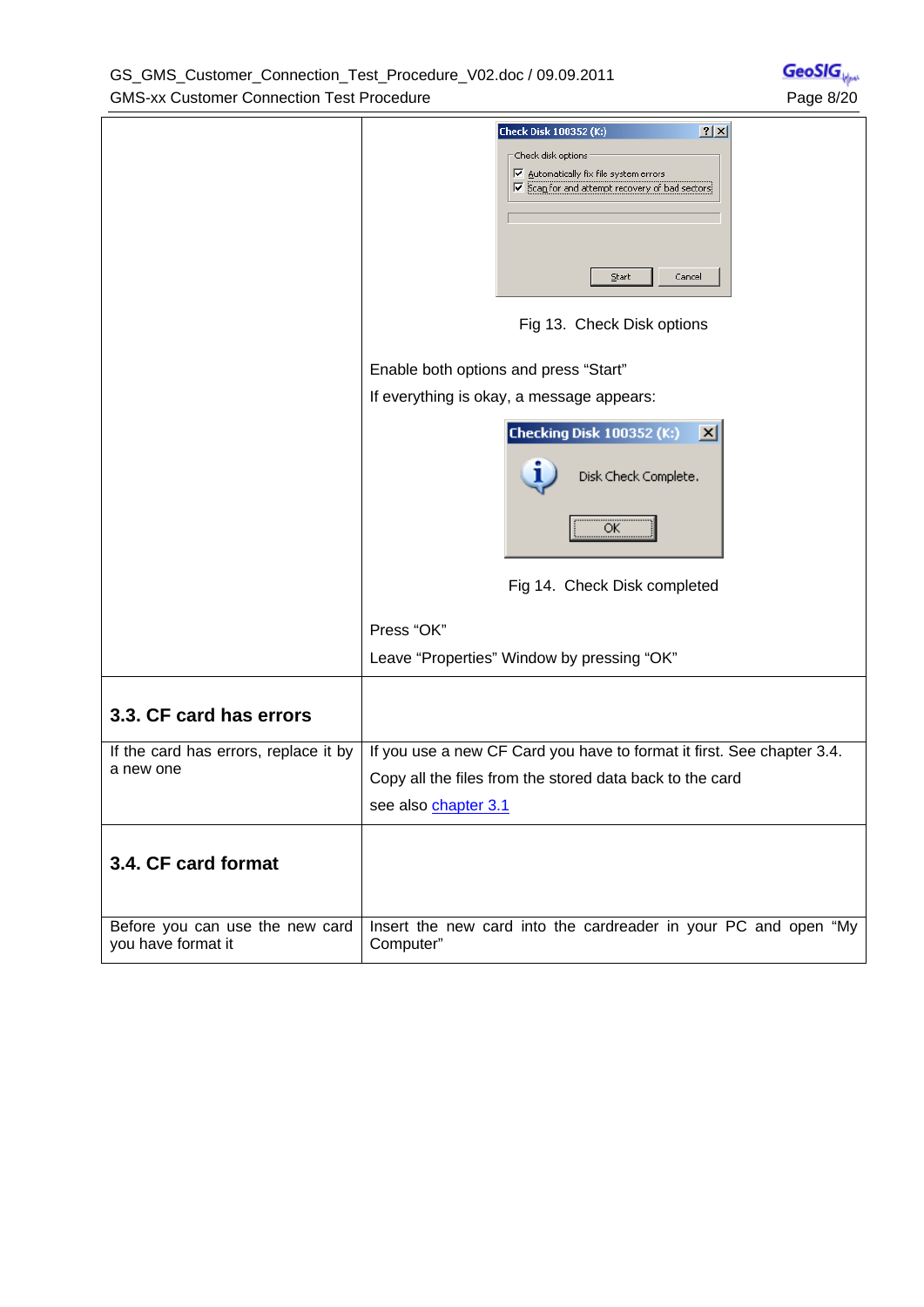| GS GMS Customer Connection Test Procedure V02.doc / 09.09.2011 |
|----------------------------------------------------------------|
| <b>GMS-xx Customer Connection Test Procedure</b>               |

| My Computer                                                                       |                                                                               |                                      |                                                                        |
|-----------------------------------------------------------------------------------|-------------------------------------------------------------------------------|--------------------------------------|------------------------------------------------------------------------|
| File Edit View Favorites Tools Help<br>③ Badi → O → O → O → <sup>→</sup> → 5earch | Folders                                                                       | <b>HEI</b>                           |                                                                        |
| Address My Computer                                                               | Name -                                                                        |                                      | Type                                                                   |
| <b>System Tasks</b><br>☆<br>View system information<br>Add or remove programs     | Girlocal Disk (C:)<br>DVD-RAM Drive (D:)<br>CG_GeoSIG on 'Geosigmain' (G:)    |                                      | Local Disk<br>CD Drive<br>Network Drive                                |
| Change a setting<br>Liect this disk                                               | H_GeoSIG on 'Geosigmain' (H:)<br>Removable Di<br>Removable Di<br>Removable Di | Open<br>Browse with Paint Shop Pro 9 | Network Drive<br>able Disk<br>able Disk<br>able Disk                   |
| <b>Other Places</b><br>絫<br>My Network Places                                     | Removable Di<br>FIT 6728 Proj<br>geodas_data                                  | Explore<br>Command Prompt<br>Search  | vable Disk<br>nected Network Drive<br>nected Network Drive<br>ek Drive |
| My Documents<br>Control Panel                                                     | Gsc on 'geosic<br>Control Panel Scan with AVG<br>Recycle Bin<br>Folder Option | Sharing and Security<br>Format       | n Folder<br>n Folder<br>h Folder                                       |
| $\hat{\mathbf{x}}$<br><b>Details</b>                                              | My Network P                                                                  | Eject<br>Cut                         | h Folder                                                               |
| Removable Disk (K:)<br>Removable Disk<br>File System: FAT                         |                                                                               | Copy<br>Create Shortcut<br>Rename    |                                                                        |
|                                                                                   |                                                                               | Properties                           |                                                                        |
|                                                                                   |                                                                               | Fig 15. My Computer window           |                                                                        |
| Choose "Format"                                                                   |                                                                               |                                      |                                                                        |
| A new window appears                                                              |                                                                               |                                      |                                                                        |
|                                                                                   | Format Removable Disk (K:)                                                    |                                      | $2 \times$                                                             |
| Capacity:                                                                         |                                                                               |                                      |                                                                        |
| 1.87 GB                                                                           |                                                                               |                                      | $\blacktriangledown$                                                   |
|                                                                                   | Eile system                                                                   |                                      |                                                                        |
| FAT32                                                                             |                                                                               |                                      | ▼                                                                      |
|                                                                                   | Allocation unit size                                                          |                                      | $\blacktriangledown$                                                   |
|                                                                                   | Default allocation size<br>Volume label                                       |                                      |                                                                        |
|                                                                                   |                                                                               |                                      |                                                                        |
|                                                                                   | Format options                                                                |                                      |                                                                        |
|                                                                                   | $\nabla$ Quick Format                                                         |                                      |                                                                        |
|                                                                                   | Enable Compression<br>Create an M5-DO5 startup disk                           |                                      |                                                                        |
|                                                                                   |                                                                               |                                      |                                                                        |
|                                                                                   |                                                                               |                                      |                                                                        |
|                                                                                   |                                                                               | $\subseteq$ lose<br>Start            |                                                                        |
|                                                                                   |                                                                               | Fig 16. Format Disk window           |                                                                        |
| Choose FAT32                                                                      |                                                                               |                                      |                                                                        |
| Write the serial number of the GMS into "Volume Label" (e.g. 100785)              |                                                                               |                                      |                                                                        |
| <b>Choose "Quick Format</b>                                                       |                                                                               |                                      |                                                                        |
| Press "Start" to start the format                                                 |                                                                               |                                      |                                                                        |
| Copy all the needed files of the saved data see chapter 3.1                       |                                                                               |                                      |                                                                        |
|                                                                                   |                                                                               |                                      |                                                                        |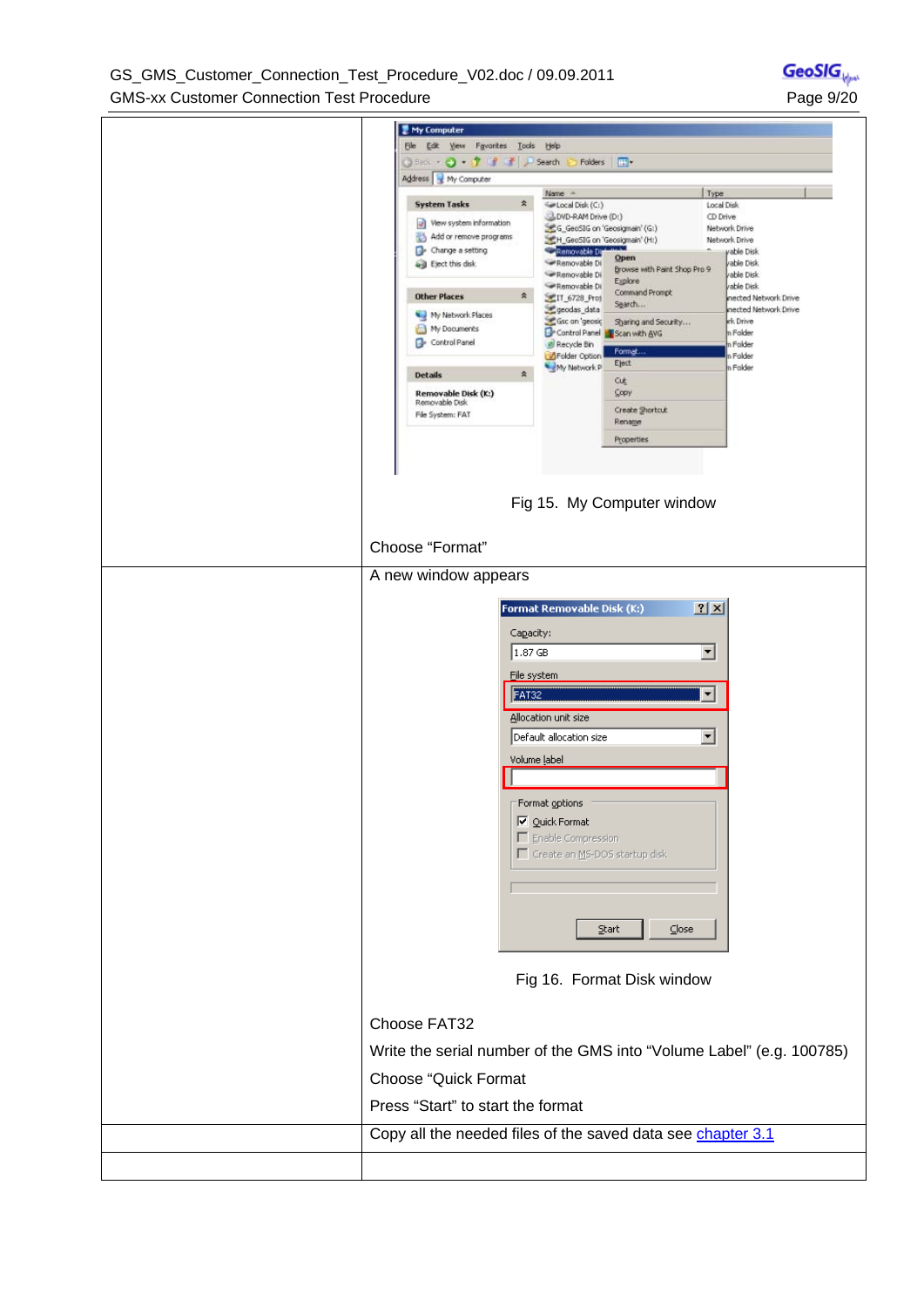| 3.5. Speed up of the start<br>process                                                                                                     |                                                                                                                                                                                                                                                                                                                                                                                                                                                                                                                                                                                                                                                                                                                                           |                                                                                                                                                                                                                                                                                                                                                                                                                                                                                                                                                                                                                                                                                                                                                                                                                 |  |  |
|-------------------------------------------------------------------------------------------------------------------------------------------|-------------------------------------------------------------------------------------------------------------------------------------------------------------------------------------------------------------------------------------------------------------------------------------------------------------------------------------------------------------------------------------------------------------------------------------------------------------------------------------------------------------------------------------------------------------------------------------------------------------------------------------------------------------------------------------------------------------------------------------------|-----------------------------------------------------------------------------------------------------------------------------------------------------------------------------------------------------------------------------------------------------------------------------------------------------------------------------------------------------------------------------------------------------------------------------------------------------------------------------------------------------------------------------------------------------------------------------------------------------------------------------------------------------------------------------------------------------------------------------------------------------------------------------------------------------------------|--|--|
| If the instrument has never or for a<br>long time not connected to the<br>server, there might be a lot of files<br>stored on the CF card. | During the startup process, the GMS checks all the files on the CF<br>card. This might take several minute, depending on the amount of files.                                                                                                                                                                                                                                                                                                                                                                                                                                                                                                                                                                                             |                                                                                                                                                                                                                                                                                                                                                                                                                                                                                                                                                                                                                                                                                                                                                                                                                 |  |  |
| To speed up the start process,<br>move or delete the files                                                                                | Open the explorer<br><b>Der</b> K:\<br>File Edit View<br>Favorites<br>Tools<br>Help                                                                                                                                                                                                                                                                                                                                                                                                                                                                                                                                                                                                                                                       | $\Box$ o $\times$<br>4                                                                                                                                                                                                                                                                                                                                                                                                                                                                                                                                                                                                                                                                                                                                                                                          |  |  |
|                                                                                                                                           | G Back ▼ → → → → → → → Search<br>囲<br>Folders<br>Address $\Rightarrow$ K:\                                                                                                                                                                                                                                                                                                                                                                                                                                                                                                                                                                                                                                                                | $\rightarrow$ Go<br>$\blacktriangledown$                                                                                                                                                                                                                                                                                                                                                                                                                                                                                                                                                                                                                                                                                                                                                                        |  |  |
|                                                                                                                                           | Name -<br>Folders<br>×                                                                                                                                                                                                                                                                                                                                                                                                                                                                                                                                                                                                                                                                                                                    | Date Modified<br>Date Cri<br>Size   Type                                                                                                                                                                                                                                                                                                                                                                                                                                                                                                                                                                                                                                                                                                                                                                        |  |  |
|                                                                                                                                           | config<br>My Documents<br>Data<br>My Computer<br>dialup<br>$\boxplus$ $\cong$ Local Disk (C:)<br>FromServer<br>DVD-RAM Drive (D:)<br>Incoming<br>El SE G_GeoSIG on 'Geosigmain' (G:)<br>Logfiles<br>El SE H_GeoSIG on 'Geosigmain' (H:)<br>Outgoing<br>$\Box$ Removable Disk (K:)<br>Ringburfers<br>config<br>System<br><b>D</b> Data<br>ToServer<br>E a dialup<br>d config.mnu<br>FromServer<br>$\mathbf{r}$ config.xml<br>Incoming<br>config_last.xml<br>Logfiles<br>国 gsiafw.bin<br>Outgoing<br>network.conf<br>Ringbuffers<br>params.bin<br>System<br>ToServer<br>$\mathbb{H}$ $\blacktriangleright$ Removable Disk (L:)<br>E Removable Disk (M:)<br><b>IT IS A REPORT OF A REAL AND</b><br>$\blacktriangleright$<br>Fig 17. Explorer | File Folder<br>19.08.2011 13:56<br>19.08.2<br>File Folder<br>19.08.2011 13:56<br>19.08.2<br>File Folder<br>19.08.2011 13:56<br>19.08.2<br>File Folder<br>19.08.2011 13:56<br>19.08.2<br>File Folder<br>19.08.2011 13:56<br>19.08.2<br>File Folder<br>19.08.2011 13:56<br>19.08.2<br>File Folder<br>19.08.2011 13:56<br>19.08.2<br>19.08.2011 13:56<br>19.08.2<br>File Folder<br>File Folder<br>19.08.2011 13:56<br>19.08.2<br>19.08.2<br>File Folder<br>19.08.2011 13:56<br>40 KB MNU File<br>01.02.2011 11:42<br>19.08.2<br>01.02.2011 11:41<br>21 KB XML Document<br>19.08.2<br>19.08.2<br>19 KB XML Document<br>01.02.2011 11:26<br>1'068 KB BIN File<br>12.08.2010 13:04<br>19.08.2<br>Configuration Settings 01.02.2011 11:19<br>19.08.2<br>1 KB<br><b>BIN File</b><br>01.02.2011 11:43<br>19.08.2<br>3 KB |  |  |
| Check the folder:                                                                                                                         | These folders might have several files in it.                                                                                                                                                                                                                                                                                                                                                                                                                                                                                                                                                                                                                                                                                             |                                                                                                                                                                                                                                                                                                                                                                                                                                                                                                                                                                                                                                                                                                                                                                                                                 |  |  |
| Data<br>Logfiles                                                                                                                          | If you do not need the files anymore, delete them otherwise create a<br>new folder on the desktop of your PC and drag and drop these folders<br>into the new folder.                                                                                                                                                                                                                                                                                                                                                                                                                                                                                                                                                                      |                                                                                                                                                                                                                                                                                                                                                                                                                                                                                                                                                                                                                                                                                                                                                                                                                 |  |  |
| Ringbuffers                                                                                                                               | If the files have been copied successfully to your PC, make sure<br>afterwards that on the CF card these folders are empty.                                                                                                                                                                                                                                                                                                                                                                                                                                                                                                                                                                                                               |                                                                                                                                                                                                                                                                                                                                                                                                                                                                                                                                                                                                                                                                                                                                                                                                                 |  |  |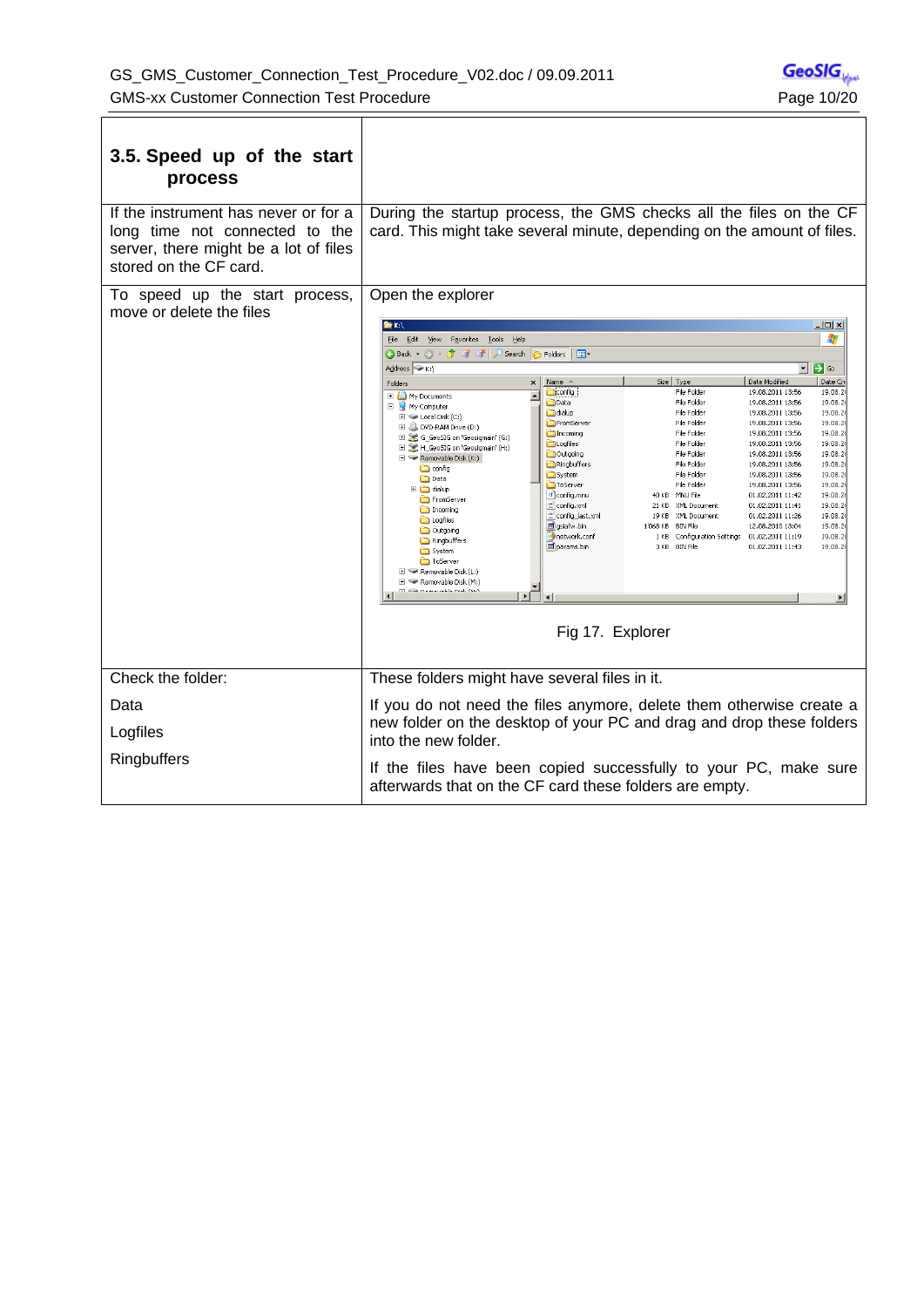$\overline{\top}$ 

 $\Gamma$ 

| 3.6. Eject the CF card                                        |                                                                                                                                                                                                                                                                                                                                                     |
|---------------------------------------------------------------|-----------------------------------------------------------------------------------------------------------------------------------------------------------------------------------------------------------------------------------------------------------------------------------------------------------------------------------------------------|
| Choose again the specific drive<br>where the card is inserted | HOLU VISA VIITES<br>Disk (C:)<br>Local Disk<br>Devices with Removable Storage                                                                                                                                                                                                                                                                       |
|                                                               | DVD-RAM Drive (D:)<br>CD Drive<br>$\bigcirc$ 100352 (FAL<br>Removable Disk<br>Open<br>Browse with Paint Shop Pro 9<br>Netwo<br>Explore<br>SC Gd<br><b>r</b> ive<br>Search<br>SLEH_Ge<br>led Ne<br>Sharing and Security<br>Scann 3 Scan with AVG Free<br>Format<br>D Integ<br>era<br>Eject<br>Cut<br>Copy<br>Create Shortcut<br>Rename<br>Properties |
|                                                               | Fig 18. Eject function for CF Cards<br>USE ALWAYS THE EJECT FUNCTION. NEVER REMOVE CF-<br>CARDS WITHOUT PRESSING EJECT. THE CF CARD CAN GET<br>DAMAGED AND DATA ARE LOST.<br>Press "Eject" and wait at least 5 seconds before you remove the card.                                                                                                  |
|                                                               | Usually the name of the drive changes after 1-2 seconds.<br>Especially with PCMCIA CF Card reader you may have to use the<br>function "Safely Remove Hardware"                                                                                                                                                                                      |
|                                                               | in the taskbar and wait for the menu.<br>Mouse-over the symbol<br>Click the specific drive where the CF card is inserted                                                                                                                                                                                                                            |
|                                                               | ۰<br>pilable formatting<br>Safely remove PCMCIA IDE/ATAPI Controller - Drive(E:)<br>Safely remove USB Smart Card reader<br>Safely remove HL-DT-ST DVD+-RW GSA-U20N - Drive(D:)<br>⊙ ⊟ ⊡ ©<br>Pro -<br>Fig 19. Safely Remove Hardware                                                                                                                |
|                                                               | Wait for the message that it is now safe to remove the card.                                                                                                                                                                                                                                                                                        |
| Put the card back into the GMS                                | Make sure to insert it in the right direction                                                                                                                                                                                                                                                                                                       |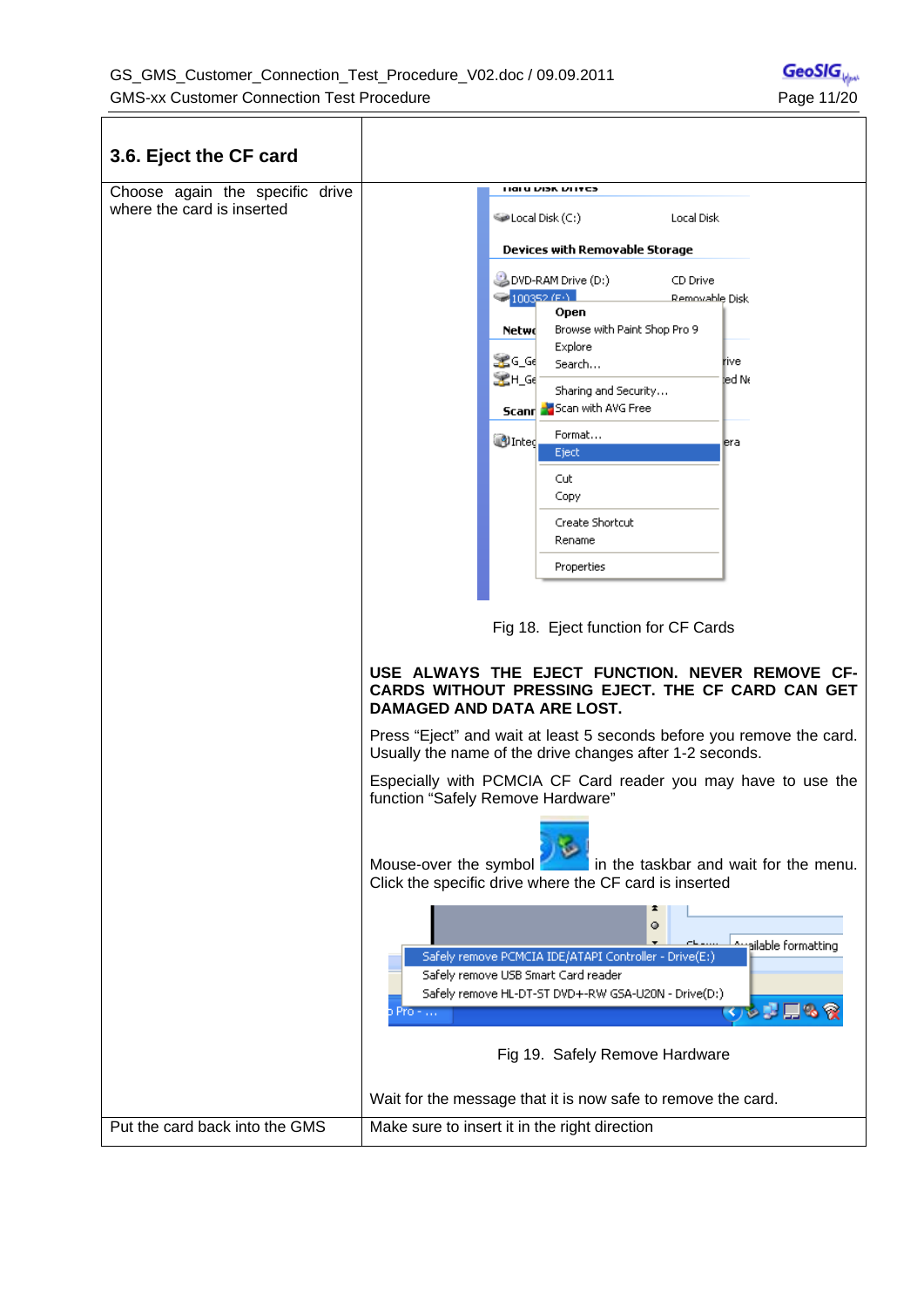|                           | Fig 20. Check direction of the card                                                                                                                                                                                                                                                                                                                                              |
|---------------------------|----------------------------------------------------------------------------------------------------------------------------------------------------------------------------------------------------------------------------------------------------------------------------------------------------------------------------------------------------------------------------------|
| 4. Starting the GMS       |                                                                                                                                                                                                                                                                                                                                                                                  |
| Connect a PC with the GMS | Connect a RS-232 cable with the connector on the top of the GMS<br>WING! SHARPSHORE<br>ATTN<br><b>POWER</b><br>Fig 21. Serial port on the top                                                                                                                                                                                                                                    |
| Open a Terminal software  | E.g. Hyper Terminal of windows, Ucon or others<br>Make sure to choose the right COM port<br>If you are not sure about the right COM port, check Appendix A<br>Settings should be as following:<br><b>COM Port Configuration</b><br>Flow:<br>Port: NONE<br>DTR/DSR<br>Baud Rate:<br>19.2K<br>RTS/CTS<br>XON/XOFF<br>$\Box$ User defined:<br>Send Break<br>Data Bits:<br>$\vert$ 8 |
|                           | DTR Toggle<br>Parity:<br>None<br>Stop Bits:<br>[Cancel]<br>0k<br>11<br>Fig 22. COM Port settings (example of Ucon)                                                                                                                                                                                                                                                               |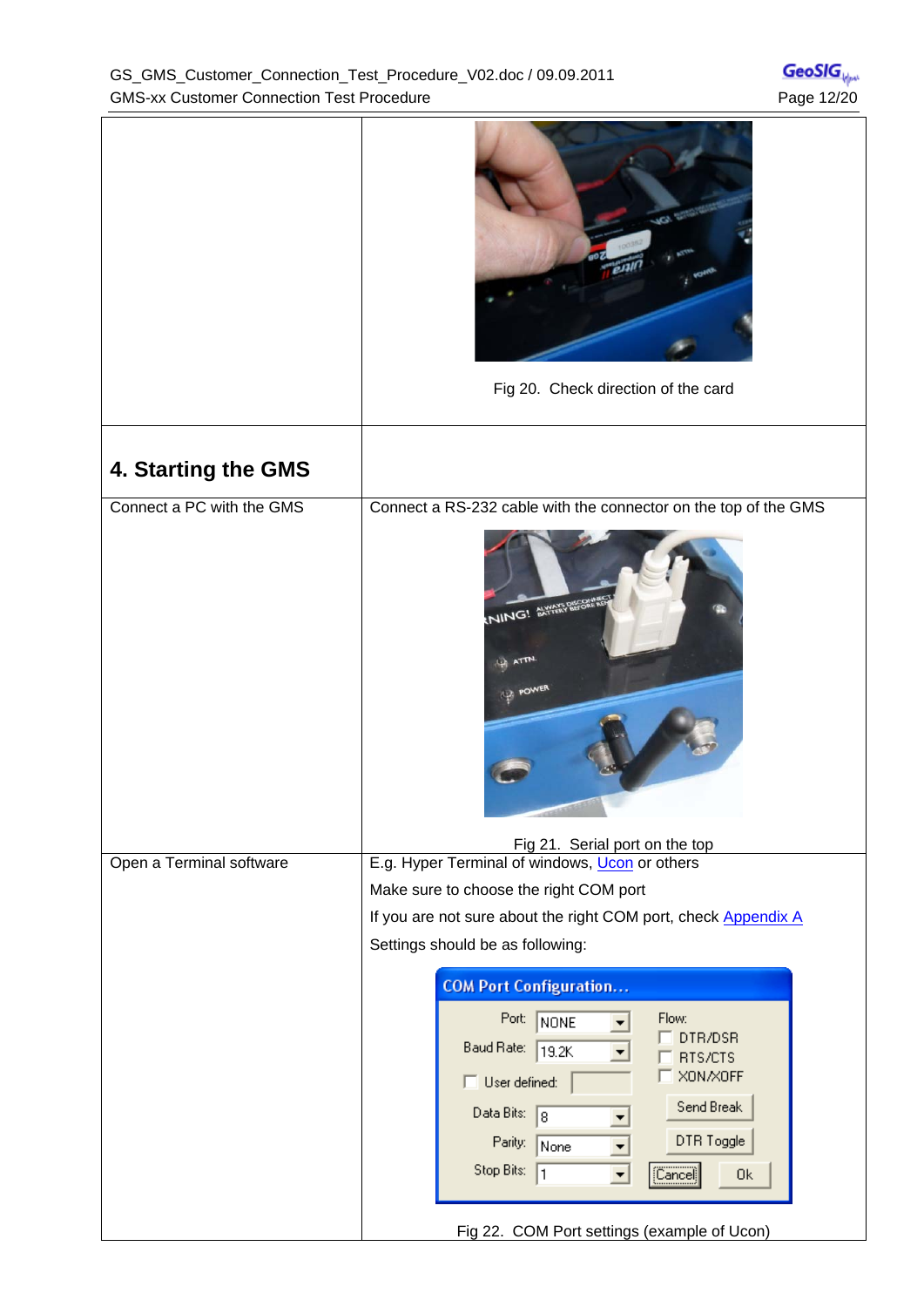| Start the GMS | Press the power button on the top                         |  |
|---------------|-----------------------------------------------------------|--|
|               | Press immediately Ctrl $+$ Z to enter the bootloader menu |  |
|               |                                                           |  |

In the Terminal window appears the first message.

```
GSR-IA18 and GMS-XX Boot Loader, version 1.19 (16.07.2010) 
Press Ctrl+Z to enter the test mode...
```
#### **Press immediately Ctrl + Z to enter the bootloader menu**

Press '**N**' to enter the menu *Network setting*

```
 --- Hardware Setup and Monitor --- 
S - WIFI setup 
H - WIFI monitor without network connections 
I - WIFI monitor with network connections (may take long to start) 
K - Instrument hardware parameters 
N - Network settings
```

```
==== Network Settings ==== 
Static IP address (1=YES, 0=AUTO)? (0 = 0x0):
```
Check if the IP settings are set correctly.

In case of a static IP it must be 1 ( $1 = 0x1$ ), in case of dynamic (DHCP) it has to be 0 ( $0 = 0x0$ )

If wrong change by pressing either 1 or 0

In case a static IP is selected, an additional message will appear asking for the *Instrument IP address*, *Instrument network mask* and *Instrument gateway IP*. In case you don't know these parameters please ask your network administrator.

```
Static IP address (1=YES, 0=AUTO)? (0 = 0x0): 1 
Instrument IP address (192.168.10.211): 
Instrument network mask (255.255.255.0): 
Instrument gateway IP (192.168.10.254):
```
In case telnet is used to enter to the operating system from remote the telnet can be enabled. This feature is not needed for the normal operation of the instrument and therefore it should be kept disabled by default. To keep disabled press '**1**'

Disable telnet (1=Yes, 0=Enable)? (0 = 0x0): **1**

It's highly recommended to put a *recovery server IP* address and *recovery server port*. The instrument will contact this server in case the connection to the main data server (configured in the configuration of the instrument) is not possible anymore. This can happen for example in case accidentally a configuration file with wrong server settings will be uploaded to an instrument.

```
Recovery server IP address (192.168.10.107): 
Recovery server port (3456 = 0xD80):
```
Start instrument by pressing '**5**'

Bootloader Menu

```
 --- Flash Images and Boot Options --- 
B - Load binary image to RAM via AUX COM port at 57600 baud
```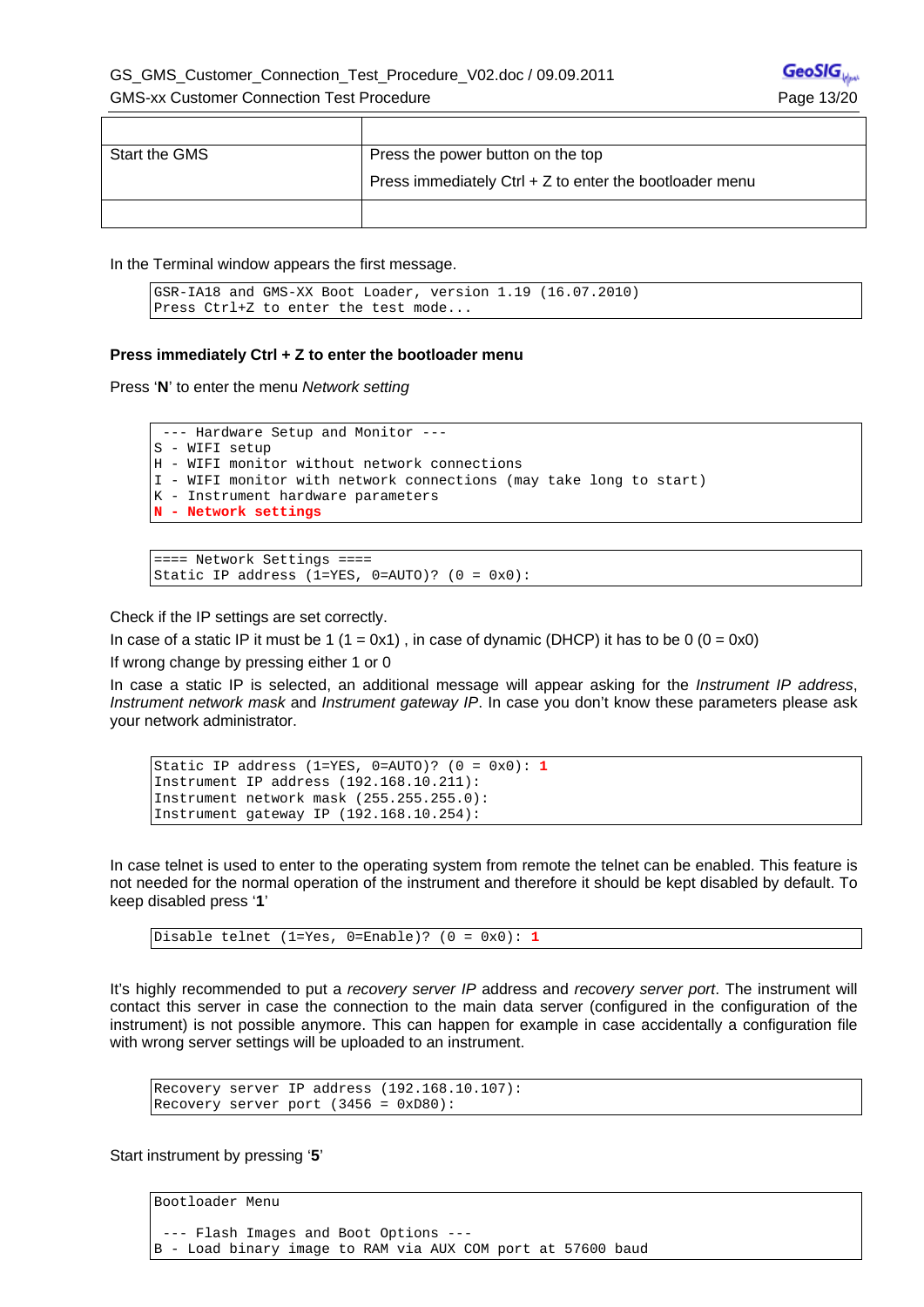

Wait until the GMS has started completely (RUN LED is blinking > see chapter 2)

To increase the startup time check chapter 3.5

# **5. Checking the IP addresses**

If you connect the GMS directly to the PC, use a crossed cable or an unmanaged, simple switcher.

## **5.1. Checking and configuring the IP of my PC**

To be able to ping the GMS, you have to be in the same network IP range.

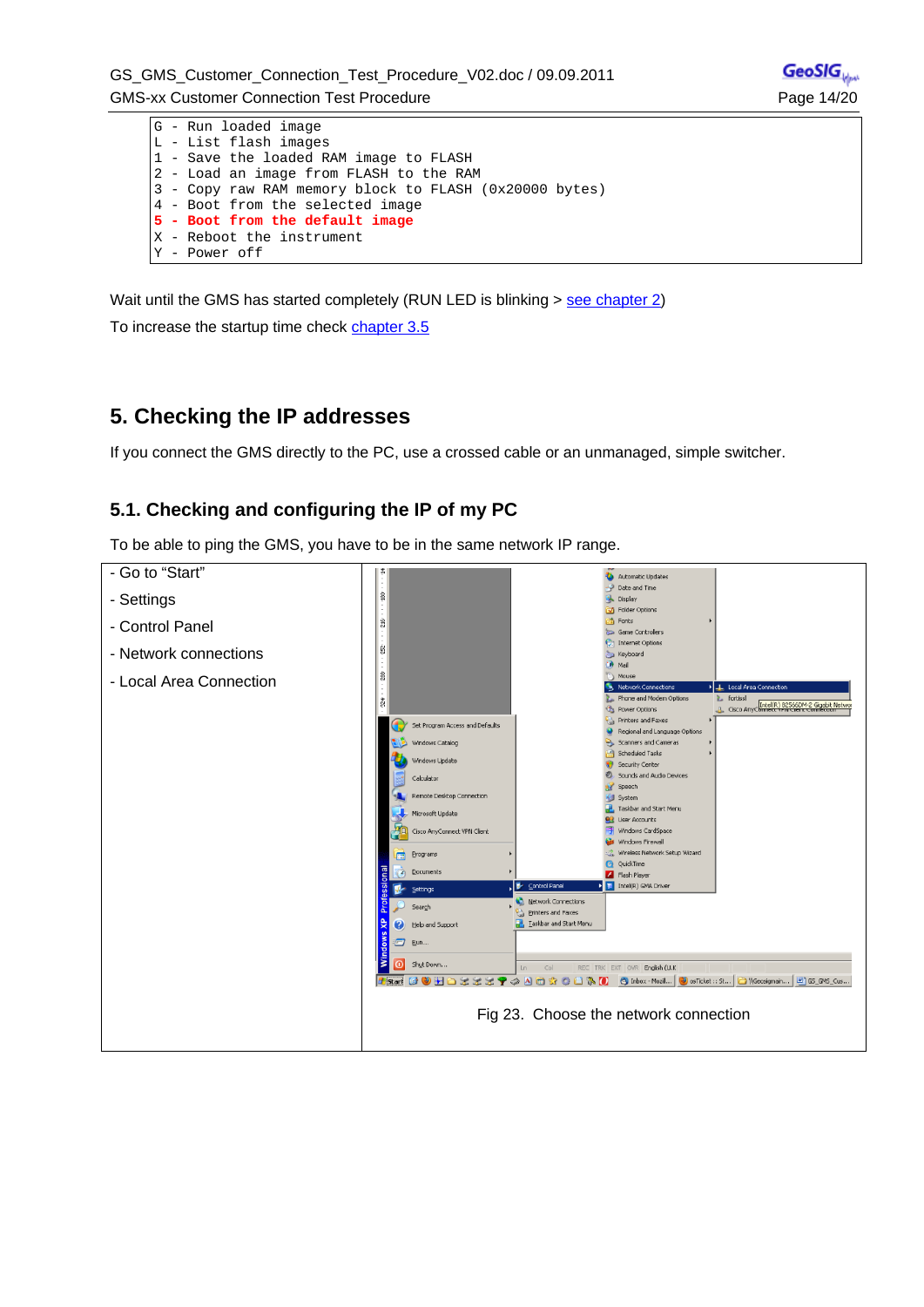#### GS\_GMS\_Customer\_Connection\_Test\_Procedure\_V02.doc / 09.09.2011 GMS-xx Customer Connection Test Procedure **Page 15/20** Page 15/20

| <b>Choose Properties</b>           | Local Area Connection Status<br>2x                                                                                                                                             |
|------------------------------------|--------------------------------------------------------------------------------------------------------------------------------------------------------------------------------|
|                                    | General Support                                                                                                                                                                |
|                                    | Connection                                                                                                                                                                     |
|                                    | Status:<br>Connected                                                                                                                                                           |
|                                    | 3 days 05:38:59<br>Duration:<br>100.0 Mbps<br>Speed:                                                                                                                           |
|                                    |                                                                                                                                                                                |
|                                    |                                                                                                                                                                                |
|                                    |                                                                                                                                                                                |
|                                    | Activity                                                                                                                                                                       |
|                                    | Sent<br>Received                                                                                                                                                               |
|                                    |                                                                                                                                                                                |
|                                    | 2'011'722<br>2'351'593<br>Packets:                                                                                                                                             |
|                                    |                                                                                                                                                                                |
|                                    |                                                                                                                                                                                |
|                                    | Properties<br>Disable                                                                                                                                                          |
|                                    | Close                                                                                                                                                                          |
|                                    |                                                                                                                                                                                |
|                                    | Fig 24. Local Area Connection Status                                                                                                                                           |
| Choose the Properties of "Internet |                                                                                                                                                                                |
| protocol (TCP/IP)                  | LL Local Area Connection Properties<br> ? X                                                                                                                                    |
|                                    | General   Advanced                                                                                                                                                             |
|                                    | Connect using:<br>■ Intel(R) 82566DM-2 Gigabit Network                                                                                                                         |
|                                    | Configure                                                                                                                                                                      |
|                                    | This connection uses the following items:                                                                                                                                      |
|                                    | □ □ Client for Microsoft Networks<br>☑ ■ File and Printer Sharing for Microsoft Networks                                                                                       |
|                                    | <b>☑ □ 0oS Packet Scheduler</b><br><b>Martini</b> Internet Protocol (TCP/IP)                                                                                                   |
|                                    |                                                                                                                                                                                |
|                                    | Properties<br>Install<br>Uninstall                                                                                                                                             |
|                                    | Description <sup>®</sup><br>Transmission Control Protocol/Internet Protocol. The default                                                                                       |
|                                    | wide area network protocol that provides communication<br>across diverse interconnected networks.                                                                              |
|                                    |                                                                                                                                                                                |
|                                    | $\overline{\blacktriangledown}$ Show icon in notification area when connected<br>$\overline{\blacktriangledown}$ Notify me when this connection has limited or no connectivity |
|                                    |                                                                                                                                                                                |
|                                    | $\overline{\phantom{a}}$ Cancel<br>OK                                                                                                                                          |
|                                    |                                                                                                                                                                                |
|                                    | Fig 25. Local Area Connection properties                                                                                                                                       |
| Set the correct IP addresses:      | 2 X <br><b>Internet Protocol (TCP/IP) Properties</b>                                                                                                                           |
|                                    | General                                                                                                                                                                        |
|                                    | You can get IP settings assigned automatically if your network supports                                                                                                        |
| Press "Okay" to leave the window   | this capability. Otherwise, you need to ask your network administrator for<br>the appropriate IP settings.                                                                     |
|                                    | C Dbtain an IP address automatically                                                                                                                                           |
|                                    | $-\bullet$ Use the following IP address:                                                                                                                                       |
|                                    | 144 . 209 . 196 . 100<br>IP address:                                                                                                                                           |
|                                    | 255 . 255 . 255 . 248<br>Subnet mask:                                                                                                                                          |
|                                    | 144 . 209 . 196 . 101<br>Default gateway:                                                                                                                                      |
|                                    | O Obtain DNS server address automatically                                                                                                                                      |
|                                    | $-\bullet$ Use the following DNS server addresses:                                                                                                                             |
|                                    | Preferred DNS server:                                                                                                                                                          |
|                                    | Alternate DNS server:                                                                                                                                                          |
|                                    | Advanced                                                                                                                                                                       |
|                                    |                                                                                                                                                                                |
|                                    | OK.<br>Cancel                                                                                                                                                                  |
|                                    |                                                                                                                                                                                |
|                                    | Fig 26. Internet Protocol Properties                                                                                                                                           |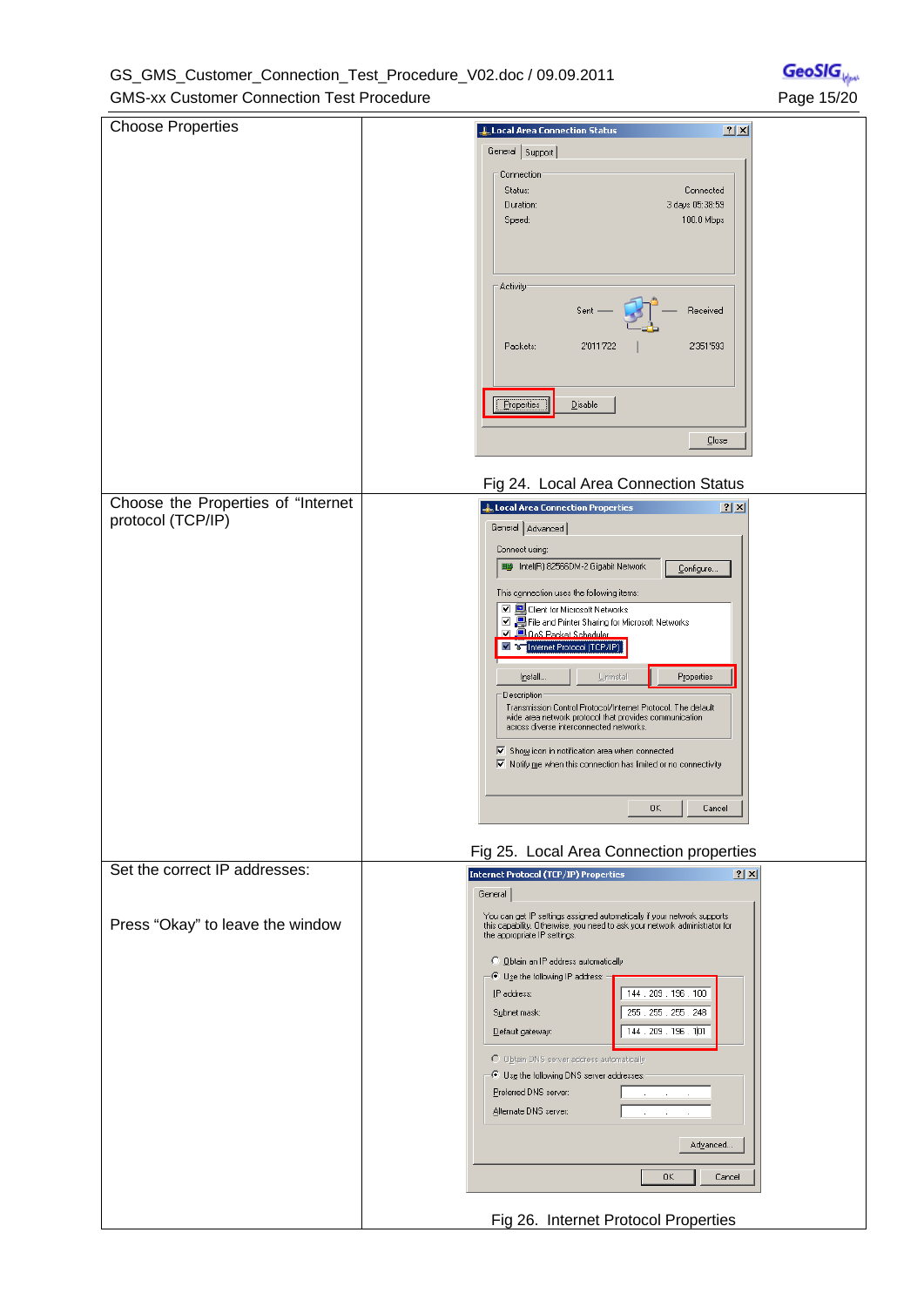#### **5.2. Checking the GMS address**

In case of using dynamic IP addresses (DHCP), you might want to know the IP address of your GMS.

Connect the serial port (CONSOLE) on the GMS top Press "Enter" with your PC.

Open a terminal software.

#### Press "Enter"

The Main Menu appears:

```
GMS-xx version 20.00.83 
Main Menu: 
C - Configuration 
M – Messages -> 
S – Shell Command 
X - Display errors (0) and warnings (0)
W – Clear errors and warnings 
F – View/reset RTC trim values 
G – View RTC status 
H – Set RTC time 
U – User request 
R – Restart 
Q - Quit
```
#### Press "S"

Linux Command :

Type ifconfig and press "Enter"

```
eth0 Link encap:Ethernet HWaddr 00:50:C2:77:41:AD 
           inet addr:192.168.10.113 Bcast:192.168.10.255 Mask:255.255.255.0 
           UP BROADCAST NOTRAILERS RUNNING MTU:1500 Metric:1 
           RX packets:1149 errors:0 dropped:0 overruns:0 frame:0 
          TX packets:26 errors:0 dropped:0 overruns:0 carrier:0 
           collisions:0 txqueuelen:100 
          Interrupt:165 Base address:0x300 
lo Link encap:Local Loopback 
          inet addr:127.0.0.1 Mask:255.0.0.0 
          UP LOOPBACK RUNNING MTU:16436 Metric:1 
          RX packets:0 errors:0 dropped:0 overruns:0 frame:0 
          TX packets:0 errors:0 dropped:0 overruns:0 carrier:0 
          collisions:0 txqueuelen:0
```
#### **5.3. Ping the GMS IP address**

| Open the command prompt: | Go to "Start" |
|--------------------------|---------------|
|                          |               |
|                          |               |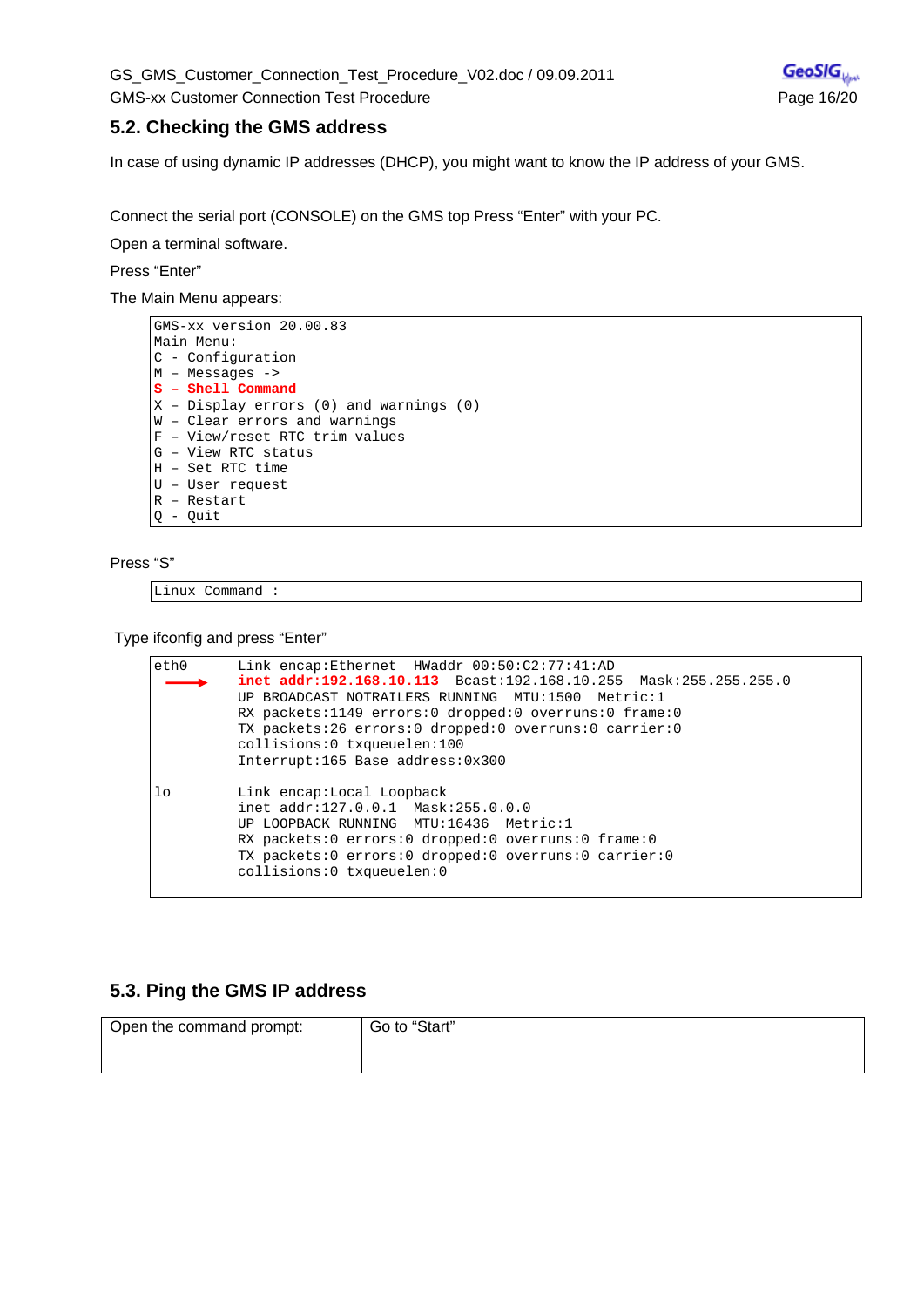|                                | Programs<br>▶<br>m<br>Professiona<br>Documents<br>▶<br>Settings<br>Search<br>ЖP<br>Help and Support<br>3<br>Windows<br>Ē<br>Run<br>$^\copyright$<br>Shut Down<br>Ð<br>$\frac{1}{2}$<br>ロボボボ ケぐ<br>d Start<br>Ø |
|--------------------------------|----------------------------------------------------------------------------------------------------------------------------------------------------------------------------------------------------------------|
|                                | Fig 27. Start menu<br>Click "Run"                                                                                                                                                                              |
|                                | A new window appears                                                                                                                                                                                           |
|                                | $\Box$<br>@@C:\WINDOWS\system32\cmd.exe                                                                                                                                                                        |
|                                | Microsoft Windows XP [Version 5.1.2600]<br>(C) Copyright 1985-2001 Microsoft Corp.                                                                                                                             |
|                                | C:\Documents and Settings\tlinder>_<br>$\blacktriangleright$                                                                                                                                                   |
|                                | Fig 28. Command prompt window                                                                                                                                                                                  |
| Ping the IP address of the GMS | Type "ping and the address from chapter 5.1."                                                                                                                                                                  |
|                                | $L = 2$<br>@ C:\WINDOWS\system32\cmd.exe<br>Microsoft Windows XP [Version 5.1.2600]<br>CC) Copyright 1985-2001 Microsoft Corp.                                                                                 |
|                                | C:\Documents and Settings\tlinder>ping 192.168.10.113<br>P.                                                                                                                                                    |

Fig 29. Command prompt window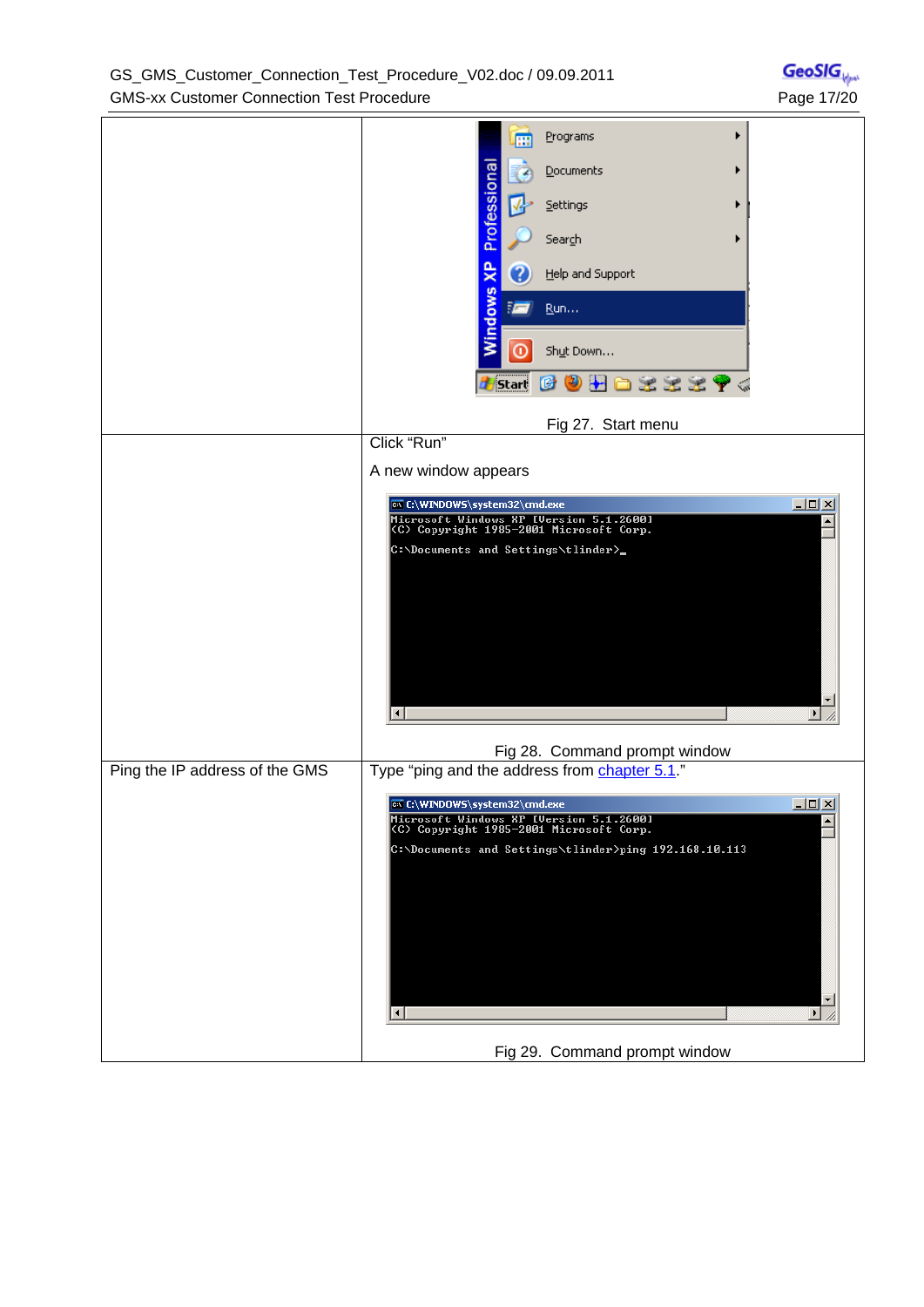GS\_GMS\_Customer\_Connection\_Test\_Procedure\_V02.doc / 09.09.2011 GMS-xx Customer Connection Test Procedure **Page 18/20** Page 18/20



### **5.4. Checking the IP address of my PC**

| Open the command prompt                   | Type in "ipconfig" and press "Enter"                                                                                               |
|-------------------------------------------|------------------------------------------------------------------------------------------------------------------------------------|
|                                           |                                                                                                                                    |
|                                           | $ \Box$ $\times$<br>EX C:\WINDOWS\system32\cmd.exe                                                                                 |
|                                           | Microsoft Windows XP [Version 5.1.2600]<br>(C) Copyright 1985-2001 Microsoft Corp.                                                 |
|                                           | C:\Documents and Settings\tlinder>ipconfig_                                                                                        |
|                                           |                                                                                                                                    |
|                                           | Fig 32. Command prompt window                                                                                                      |
| The own IP address is listed              | $ \Box$ $\times$<br>EX C:\WINDOWS\system32\cmd.exe                                                                                 |
| Check if the IP address of the            | Microsoft Windows XP [Version 5.1.2600]<br>(C) Copyright 1985-2001 Microsoft Corp.                                                 |
| GMS and the PC are in the same<br>subnet. | C:\Documents and Settings\tlinder>ipconfig                                                                                         |
|                                           | Windows IP Configuration                                                                                                           |
| The first three blocks (red) should       | Ethernet adapter Local Area Connection:                                                                                            |
| be the same, only the last two            |                                                                                                                                    |
| digits (green) MUST be different.         | Connection-specific DNS Suffix<br>IP Address.<br>192.168.10.43<br>Subnet Mask<br>255.Z55.Z55.0<br>Default Gateway : 192.168.10.254 |
|                                           | C:\Documents and Settings\tlinder>                                                                                                 |
|                                           |                                                                                                                                    |
|                                           | Eig 33 Command prompt window                                                                                                       |

Fig 33. Command prompt window

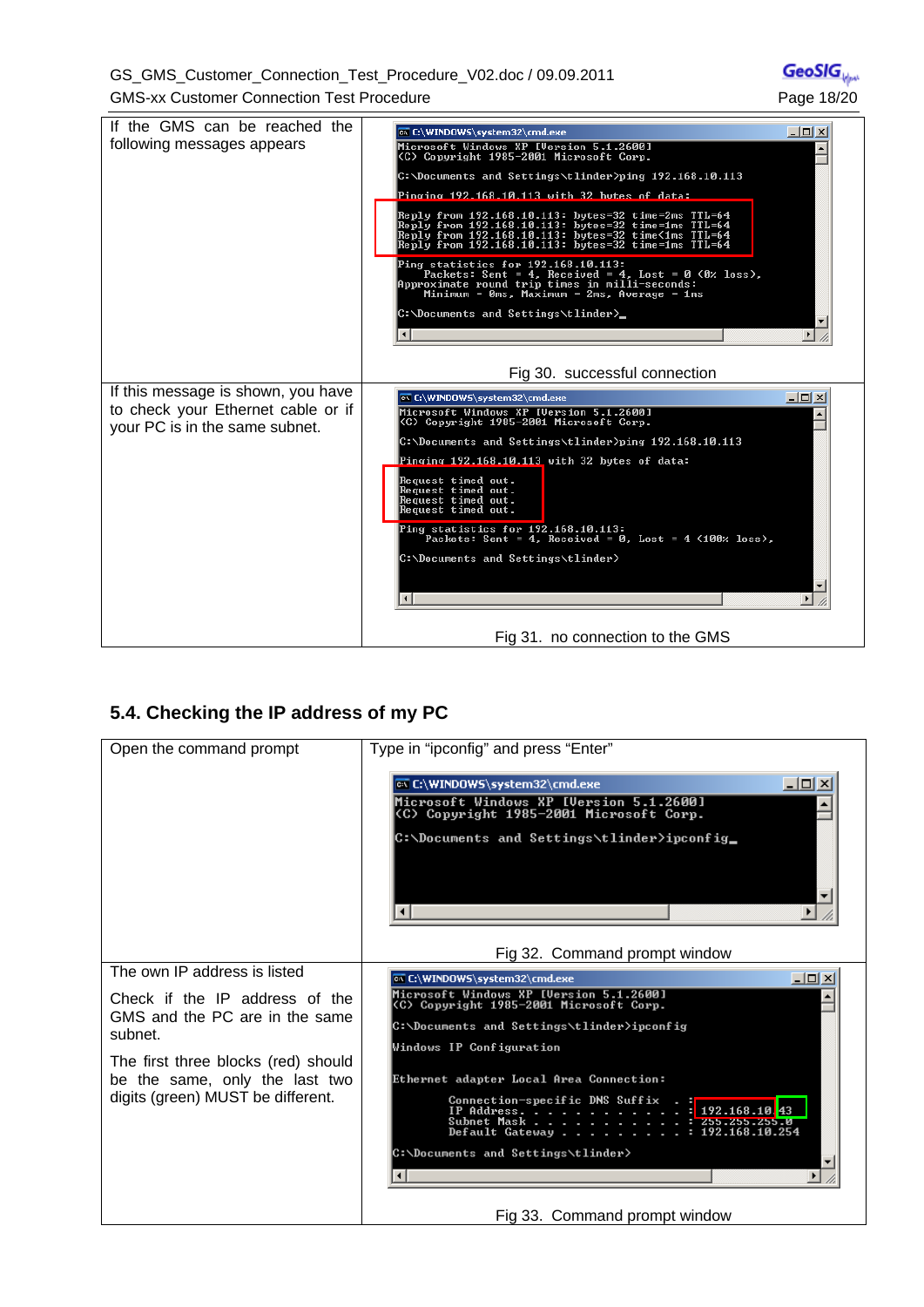# **Appendix A.**

# **1.1. If I have a serial port on my computer**  Usually it is COM port 1 Fig 34. Serial Port on a PC **1.2. If I have to use a USB to RS-232 converter**  Example of a converter Fig 35. USB to RS-232 converter Right click on "My Computer" 囯 Choose "Properties" Open My Cor Browse with Paint Shop Pro 9 Explore Search... ñ Manage LocalD Scan with AVG Free Map Network Drive... Disconnect Network Drive... Create Shortcut CD<sub>1</sub> Delete Rename Properties Fig 36. Properties of "My Computer"

# **1. How to check the COM Port Number**